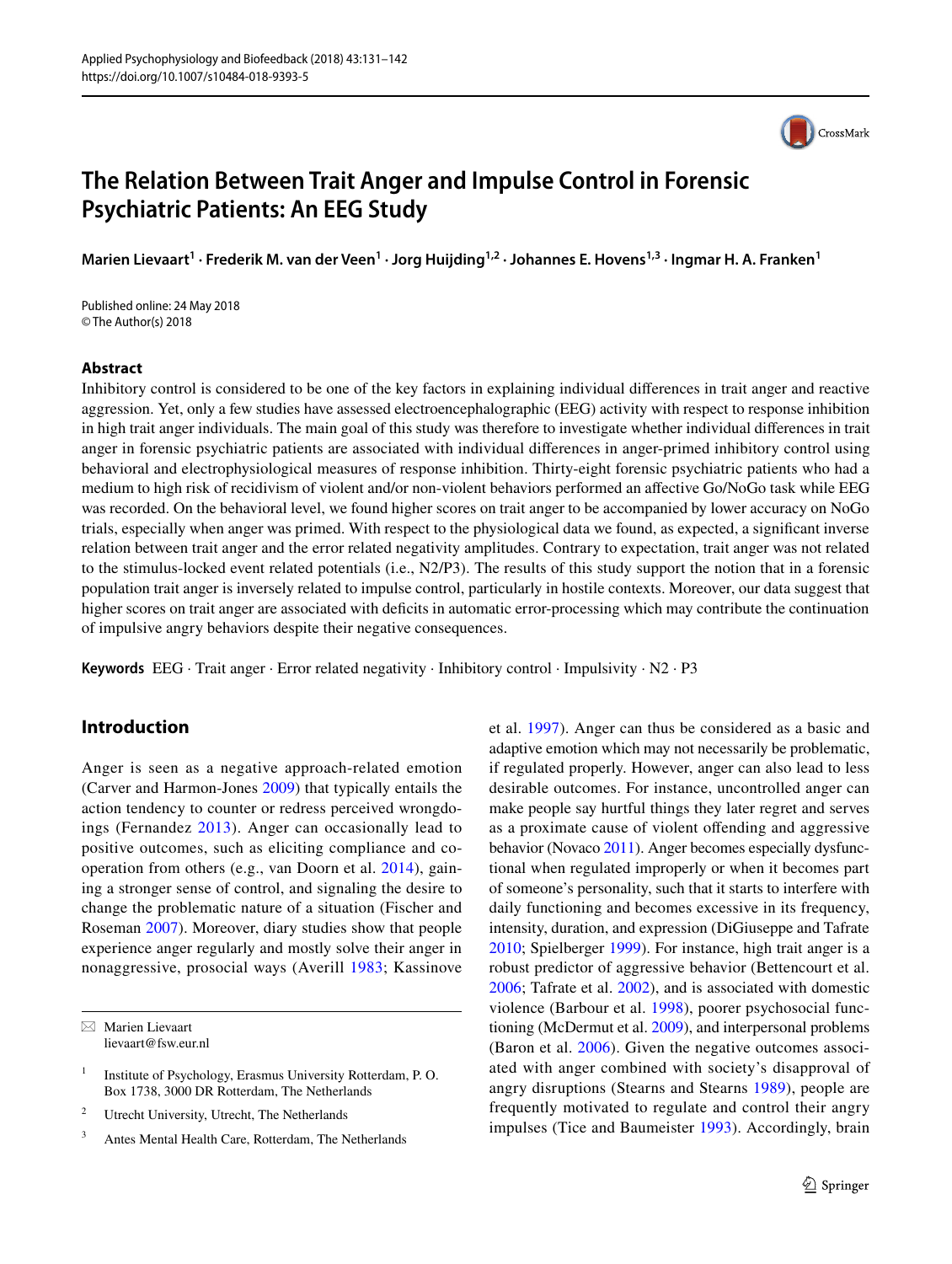regions corresponding with controlled top-down emotion regulation and inhibitory control, such as the lateral and medial prefrontal cortex, show increased activity after being provoked (Denson et al. [2009](#page-9-8); Krämer et al. [2008](#page-10-8)). Following this, it seems likely that anger-prone individuals lack the ability to override these angry impulses and control themselves (Davidson [2000](#page-9-9); Denson [2015\)](#page-9-10).

Inhibitory control is considered to be one of the key factors in explaining individual differences in trait anger and reactive aggression (Wilkowski and Robinson [2008b,](#page-11-0) [2010](#page-11-1)). More specifically, Wilkowski and Robinson ([2008b](#page-11-0), [2010\)](#page-11-1) propose in their integrative cognitive model of trait anger and reactive aggression that effortful control, the ability to override dominant cognitive tendencies in favor of subdominant tendencies, mitigates tendencies toward anger and reactive aggression by (a) fostering reappraisal in favor of a non-hostile interpretation, (b) allowing individuals to disengage from hostile ruminative thoughts, and (c) suppressing angry expressions and aggressive behavior tendencies. Of further importance, they propose that effortful control is best conceptualized in terms of a flexible resource that can be exerted in specific contexts, such that individuals low in trait anger recruit sufficient effortful control resources in potential hostile situations in order to keep their cool, whereas high trait anger individuals do not. These assumptions concerning effortful control are in line with studies highlighting the impaired top-down control of the prefrontal cortex over limbic and subcortical regions in aggressive samples (Blair [2012](#page-9-11); Davidson [2000](#page-9-9); Siever [2008\)](#page-10-9) and with theories proposing that the cognitive control system is particularly activated under circumstances where individuals are motivated to override their automatic response tendencies (Lieberman [2007](#page-10-10)). In line with the integrative cognitive model of trait anger and reactive aggression, convincing evidence has shown that high trait anger individuals demonstrate lower effortful control on implicit cognitive tasks, especially when anger is primed. For instance, using implicit cognitive tasks, Wilkowski and Robinson ([2008a\)](#page-11-2) have shown that low trait anger individuals demonstrated reduced interference compared to high trait anger individuals when primed with aggression-related words. Moreover, individuals high on trait anger showed slower response-inhibition processes for angry expressions and not for neutral expressions on a stop-signal task (Wilkowski [2011\)](#page-11-3). Finally, anger-primed inhibitory control fostered forgiveness in both laboratory and real-life settings subsequently reducing anger and aggressive behavior (Wilkowski et al. [2010](#page-11-4)).

Despite these important insights, most studies using these implicit cognitive tasks were conducted within healthy subjects high on trait anger. Hence, there is a need for investigating the inverse relation between effortful control and trait anger in forensic patient samples, such as violent offenders. In addition, only a few studies have assessed electroencephalographic (EEG) activity while performing tasks that require effortful control. One study found reduced attentional control and diminished behavioral inhibition in high trait anger offenders on a continuous performance task as evidenced by fewer hits, more false alarm rates, and reduced relative right frontocortical activity compared to a control group (Jaworska et al. [2012](#page-9-12)). Another study found faster reaction times and a decreased P3 component using difference waveforms (NoGo minus Go) on a Go/NoGo task in high trait anger individuals compared to low trait individuals, suggesting impaired response inhibition (Liu et al. [2014](#page-10-11)). Notably, they found no differences between low and high trait anger individuals on the N2 component and the P3 component on NoGo trials. As both these studies used affectively neutral tasks, little is known about the time course of anger-primed inhibitory control in high trait anger individuals. The current study was set up with these caveats in mind.

The main goal of the current study was to investigate whether individual differences in trait anger in violent offenders are associated with individual differences in angerprimed inhibitory control using behavioral and electrophysiological measures of response inhibition. For this purpose a novel Go/NoGo task was developed including anger-related pictures and neutral pictures. Go/NoGo tasks are often used measures to measure the ability to inhibit motor responses. Event-related potentials measured in Go/NoGo tasks show increased N2 amplitudes in the frontal region and increased P3 amplitudes in the frontocentral region on NoGo trials compared to Go trials (Falkenstein et al. [1999\)](#page-9-13). Although both components are generally assumed to reflect inhibitory processing, there is still ongoing debate about what these components reflect precisely and which component best reflects inhibitory processing. For instance, the N2 signal has also been proposed to reflect response conflict (Nieuwenhuis et al. [2003](#page-10-12)), and the signaling of deviant stimulus features (Fox et al. [2000](#page-9-14)), whereas the P3 has been proposed to reflect the actual inhibitory process itself (Kok et al. [2004](#page-10-13); Verleger et al. [2006\)](#page-10-14). As trait anger is negatively related to impulse control, we expected higher scores on trait anger to be associated with reduced N2 and P3 amplitudes. Importantly, in line with the view that high trait anger individuals recruit less cognitive control resources in hostile situations, we expected these associations to be more pronounced for anger-related pictures. On the behavioral level, we expected higher scores on trait anger to be associated with more mistakes on the infrequent NoGo stimuli, in particular for the anger-related pictures.

A second important aspect of cognitive control is errorprocessing, which allows individuals to select the appropriate behavior, to optimize goal-directed behavior, and to subsequently adapt their behavior (Botvinick et al. [2001](#page-9-15); Ridderinkhof et al. [2004\)](#page-10-15). As deficits in error-processing may contribute to the maintenance of impulsive angry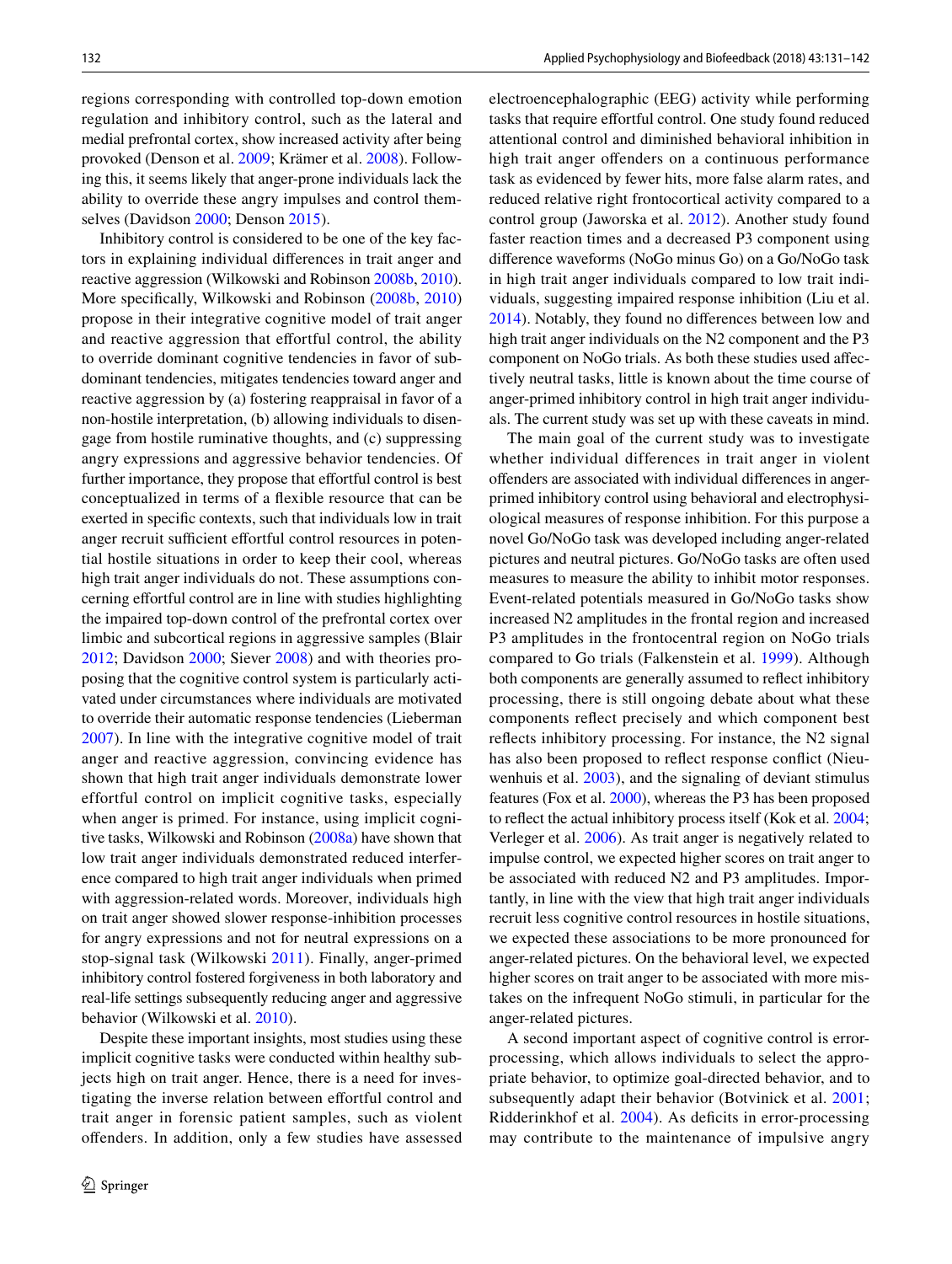behavior despite its negative consequences, we additionally explored whether high scores on trait anger were accompanied by more prominent deficits in error-processing as reflected by reduced amplitudes on the error related negativity (ERN) and the error positivity (Pe). The ERN is a negative-going response-locked component that arises shortly after making commission errors in reaction-time tasks and has traditionally been proposed to reflect onlinemonitoring of performance either through automatic error detection (Bernstein et al. [1995\)](#page-9-16) or through conflict monitoring (Yeung et al. [2004\)](#page-11-5). The Pe is a positive-going response locked component after commission errors that follows the ERN and appears to reflect the more conscious processing or awareness of the motivational significance of an error (Luijten et al. [2014;](#page-10-16) Overbeek et al. [2005](#page-10-17)). Based on previous research showing that externalizing psychopathology is associated with impaired error processing (Hall et al. [2007](#page-9-17); Olvet and Hajcak [2008](#page-10-18)), we expected higher scores on trait anger to be accompanied by reduced ERN and Pe amplitudes.

# **Methods and Materials**

#### **Participants**

Participants were 40 Dutch speaking psychiatric inpatients from a forensic department of a psychiatric hospital in Belgium. Two participants were discarded from the data analyses as they failed to comprehend the instructions during the experiment, leaving a total of 38 participants (25 males and 13 females). The mean age of this sample was 41 years  $(SD=9.2)$  with an age range from 23 to 58 years. The sample consisted of patients with complex psychiatric disorders and various comorbidities who had a medium to high risk of recidivism of violent and/or non-violent behaviors related to their psychopathology, such as theft, arson, robbery, drug and alcohol-related crimes, aggravating assault and battery, domestic violence, and murder. Patients with sexual offenses, primary psychopathy, paraphilias, or exclusive addiction problems are not treated in this forensic hospital and were thus not included in this study. This study was conducted according to the rules of the Helsinki Declaration on informed consent and confidentiality. Informed consent was obtained from all individual participants included in the study. Approval was obtained in writing by the coordinating Ethical Committee of the "Broeders van Liefde" hospitals. Table [1](#page-2-0) presents the descriptive statistics for the demographic variables, observed aggressive behavior, and trait anger for the total inpatient forensic psychiatric sample. Notably, the mean Trait Anger score of our sample was in the 52nd percentile of the standardized sample (Hovens et al. [2014](#page-9-18)).

<span id="page-2-0"></span>**Table 1** Summary statistics for demographic variables, observed aggressive behavior, and trait anger for the forensic psychiatric inpatient sample

|                        | M     | SD   |
|------------------------|-------|------|
| Demographic variables  |       |      |
| Age                    | 41.00 | 9.20 |
| Males $(\%)$           | 65.8  |      |
| Anger-related measures |       |      |
| <b>TAS</b>             | 17.45 | 4.71 |
| OSAB-Agg               | 13.11 | 3.64 |

*TAS* trait anger scale, *OSAB-Agg* OSAB aggressive behavior

#### **Instruments**

The Dutch version of the State Trait Anger Expression Inventory-2 (STAXI-2; Spielberger [1999;](#page-10-3) Dutch translation: Hovens et al. [2014](#page-9-18)) measures the experience, expression, and control of anger. The STAXI-2 contains 57 items that are scored on a 4-point Likert scale  $(1 =$ "almost never",  $2 =$  "sometimes",  $3 =$  "often",  $4 =$  "almost" always"). The measure comprises six distinct scales, i.e. state anger, trait anger, anger expression-in, anger expression-out, anger control-in, and anger control-out. In the current study we only focused on the trait anger scale (*T-Ang*; range 10–40), which assesses the general tendency to experience more frequent, more intense, and longer episodes of anger. The STAXI-2 has adequate psychometric properties (Hovens et al. [2014;](#page-9-18) Spielberger [1999\)](#page-10-3).

*The Observation Scale for Aggressive Behavior* (OSAB; Hornsveld et al. [2007](#page-9-19)) measures observed ward behavior, and includes the subscales irritation/anger, anxiety/ gloominess, aggressive behavior, antecedent (to aggressive behavior), Sanction (for aggressive behavior), and Social behavior. The OSAB comprises of 40 items. The staff scores the behavior of inpatients on the ward that has taken place in the preceding week on a four-point Likert scale (from  $1 = "no"$  to  $4 = "frequently"$ ). The psychometric properties of the OSAB were evaluated in 220 violent forensic psychiatric inpatients and turned out to be good with sufficient internal consistency, adequate test-retestreliability, and good inter-rater reliability (Hornsveld et al. [2007\)](#page-9-19).

#### **Task Paradigm**

E-Prime software (Version 2.0; Psychology Software Tools, Pittsburg, PA) was used to administer the tasks. Participants completed all tasks on windows based computers.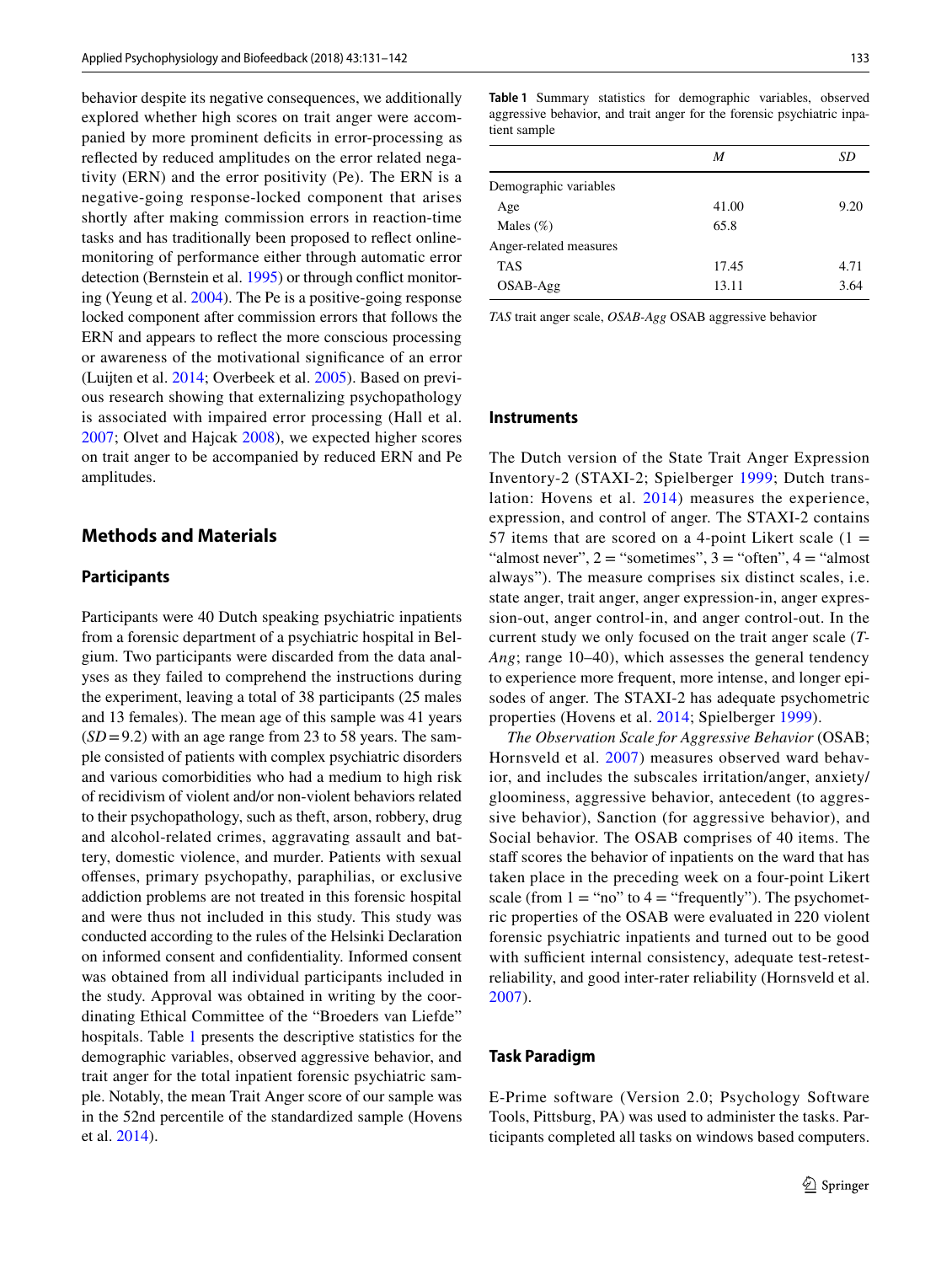#### **Aggression‑Related Go/NoGo Task**

An aggression-related version of a Go/NoGo task adapted from Luijten et al.  $(2011)$  $(2011)$  was used. In this task, participants viewed a series of pictures with an anger-related or neutral content. Each picture was displayed for 200 ms and had a blue or yellow frame. The frame color indicated whether a stimulus was a Go or a NoGo trial. Response assignments were randomized across participants. Each stimulus was followed by a black screen for a randomly varying duration between 1020 and 1220 ms. Participants were explicitly instructed to respond as fast and as accurate as possible to the pictures in Go trials by pressing a button with their index finger, and to withhold their response for the NoGo trials. The task consisted of 112 different anger-related pictures and 112 Neutral pictures selected from the International Affective Picture System (IAPS; Lang et al. [2008\)](#page-10-20) and Google images, that were matched for color, gender and number of people displayed on the pictures. Anger-related pictures displayed scenes of angry and/or fighting people, whereas neutral pictures showed similar scenes of people engaged in non-angry behaviors. Each picture was presented four times, resulting in a total of 896 trials, of which 25% were NoGo and 75% were Go trials. The amount of NoGo trials were equally divided over picture categories (i.e., 112 NoGo trials and 336 Go trials). We used a blocked design with four blocks consisting of 224 trials each. The first two blocks consisted of neutral pictures and the last two blocks consisted of anger-related pictures. This fixed order was chosen to prevent priming and carry-over effects of the angerrelated pictures onto the neutral pictures. After each block, participants were given the opportunity to take a short break. The order of Go and NoGo trials was quasi randomized such that at most two NoGo trials were presented consecutively. Before starting the actual task participants performed 23 practice trials involving additional Neutral pictures. Total task duration was about 22 min.

The accuracy rates for Go and NoGo trials as well as the median reaction times (RT) for the Go trials only were used as performance measures for the Go/NoGo task. The reaction time data for the Go trials were calculated after the deletion of incorrect responses and outliers for each individual, i.e., reaction times below 150 ms or above 1500 ms.

# **Procedure**

Each patient was tested individually in a silent, secluded room. Participants were seated in a comfortable chair, and received a brief general introduction on the EEG measurements and the procedures. Next, electrodes were placed and participants were instructed to sit relaxed and to minimize eye-blinks and body movements during the experiment. Following these instructions, the experimenter explained the first task. Participants first completed an Emotion Recognition task, followed by an emotional Stroop task, and finally the Go/NoGo task during EEG recording. Task instructions were provided before the start of each task. After completion of the three tasks, electrodes were removed and participants completed the STAXI-2 along with additional measures. For sake of brevity only the results for the Go/NoGo Task and the STAXI-2 are reported in this study. After having completed the experiment, participants were thanked for their participation and were given their financial compensation. In total, testing lasted approximately 1 h and 45 min. Finally, the same week in which the participants completed the experiment, the staff was asked to judge the behavior of the patient on the ward in the preceding week using the OSAB.

#### **EEG Recording and Data Reduction**

The electroencephalogram (EEG) was recorded using the BrainAmp MR Plus amplifier system (Brainproducts GmbH) with a 32 channel Acticap with Ag\AgCl electrodes (Fp1, Fp2, F7, F3, F2, F4, F8, FC5, FC1, FC2, FC6, T7, C3, C2, C4, T8, TP9, CP5, CP1, CP2, CP6, TP10, P7, P3, P2, P4, P8, O1, Oz, O2, EOG1, EOG2) according to the international 10/20 system. Two electrodes were placed to an infraorbital and a supraorbital region of the right eye for recording vertical electro-oculogram (VEOG) to correct for eye-movements and blinks. All signals were digitized with a sample rate of 500 Hz and 24-bit A/D conversion, and were filtered offline. BrainVision Recorder (Brain products GmbH, Munich, Germany) was used to process the offline data. Data were offline-referenced to the average reference on two electrodes attached to left and right mastoids. Off-line, EEG and EOG activity was filtered using phase shift-free Butterworth filters (24 dB/ Octave roll off) with a bandpass of .15–30 Hz. The Go/NoGo task EEG data were segmented in epochs from 200 ms before stimulus presentation to 1450 ms after stimulus presentation and 100 ms before the response onset to 600 ms after the response onset. Ocular correction was applied using the Gratton and Coles algorithm (Gratton et al. [1983\)](#page-9-20). The mean 100 ms pre-stimulus period served as baseline. Artefacts were rejected by excluding epochs exceeding  $\pm 100 \mu V$  from the average.

For the N2 and P3 components the average ERP waves were calculated for artifact free trials for Neutral Go, Neutral NoGo, Anger-Related Go, and Anger-Related NoGo stimuli separately. Moreover, for calculating these components segments with incorrect responses (miss for Go trials or false alarms for NoGo trials) were excluded from the analyses. The N2 was defined as the average activity within the 225–325 ms time interval after stimulus onset (based on visual inspection) and was studied at the midline frontal electrode site Fz as the N2 is predominantly examined and observed over anterior scalp sites (Falkenstein et al.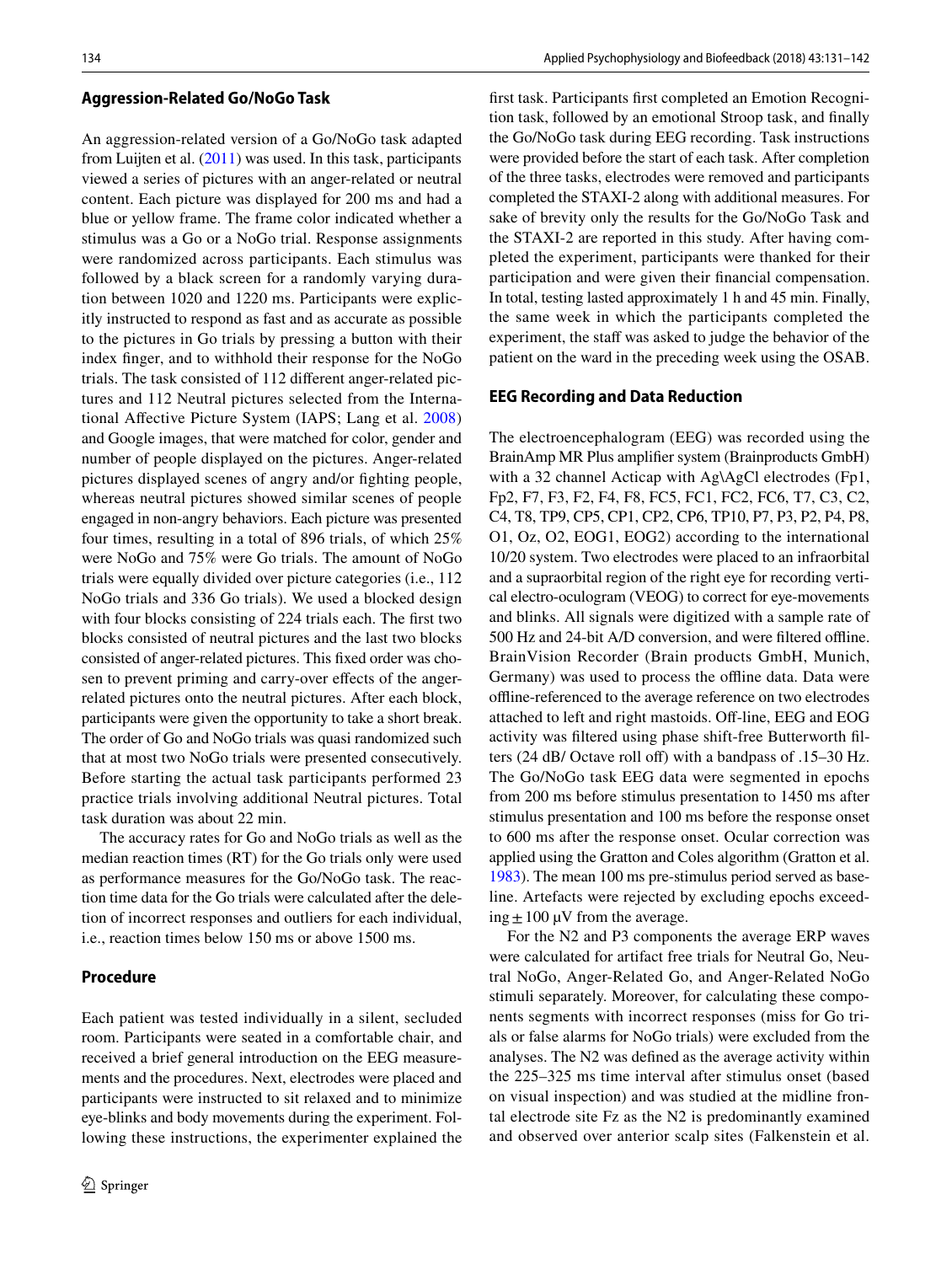[1999](#page-9-13)). The P3 was defined as the average value within the 350–550 ms time interval after stimulus onset (based on visual inspection). The P3 was studied at the midline central electrode site Cz as the P3 in this task is typically observed at midline electrodes (e.g., Rietdijk et al. [2014\)](#page-10-21). The mean number of analyzable Go and NoGo epochs for the N2 and P3 components after removal of the artifacts was 268 and 73 for anger-Related pictures and 275 and 75 for Neutral pictures respectively. Three participants in total were excluded from these ERP analyses; one because of less than 10 artifact free ERP epochs in at least one of the task conditions and two participants as a result of their low performance accuracy on the behavioral data (accuracy rate below 50% on Go trials).

For the ERN and Pe components the average ERP waves were calculated for artifact free trials for correct Go trials (hits for Go trials) and for incorrect NoGo trials (false alarms for NoGo trials). The ERN was defined as the average value in the 25–75 ms range after response onset (e.g., Luijten et al. [2011](#page-10-22); Rietdijk et al. [2014](#page-10-21)). The Pe was defined as the average value in the 200–400 ms range after response onset (Rietdijk et al. [2014](#page-10-21)). Both the ERN and the Pe were most clearly visible at the midline electrode Cz, therefore these electrodes were chosen in the response-locked analyses (Easdon et al. [2005;](#page-9-21) Herrmann et al. [2004\)](#page-9-22). To obtain reliable information for the ERN and Pe at least six trials are needed (Olvet and Hajcak [2009](#page-10-23); Pontifex et al. [2010\)](#page-10-24). In total, six participants were excluded from these ERP analyses; four participants because of fewer than six artifact free ERP epochs due to too few errors or due to too many artefacts and two participants as a result of their low performance accuracy (<75% correct on Go trials). The mean number of analyzable epochs for the ERN and Pe components after removal of the artifacts was 598 for correct Go trials (300 and 298 for neutral and anger-Related Go trials respectively) and 47 for incorrect NoGo trials (25 and 27 for Neutral and Anger-Related NoGo trials respectively).

#### **Statistical Analyses**

Data were analyzed using SPSS 22.0. Missing values on the STAXI-2 and the OSAB were replaced with the individual participant's series mean. A repeated measures analysis of variance (RM-ANOVA with Greenhouse-Geisser adjusted *p* values) was used to analyze the accuracy rates on the Go/ NoGo task with Inhibition (Go vs. NoGo) as within subjects variable as well as for the reaction time data on Go trials with picture (anger-related vs. neutral) as within-subjects factor. Further, repeated-measure analyses of covariance (RM-ANCOVA; with Greenhouse-Geisser adjusted *p* values) were used to analyze the accuracy rates on the Go/ NoGo task with picture as within-subjects variable and trait anger as covariate. Finally, RM-ANCOVA's were used to

<span id="page-4-0"></span>

| <b>Table 2</b> Accuracy rates (in<br>proportions) and reaction times<br>(in ms) on the anger related Go/<br>NoGo task |                | M   | SD  |
|-----------------------------------------------------------------------------------------------------------------------|----------------|-----|-----|
|                                                                                                                       | Acc Go Agr     | .95 | .07 |
|                                                                                                                       | Acc Go Neutr   | .96 | .06 |
|                                                                                                                       | Acc NoGo Agr   | .76 | .17 |
|                                                                                                                       | Acc NoGo Neutr | .79 | 14  |

RT (ms) Go Agr 372 83 RT (ms) Go Neutr 373 77

analyze the ERP indices of response inhibition with Inhibition and Picture as within-subjects variables and trait anger as covariate for the N2 and P3 component, and with accuracy (Correct Go vs. Incorrect NoGo) as within-subjects variables for the ERN and Pe component. In order to prevent the covariate from altering the main effect of the repeated measure while running the ANCOVA, trait anger scores were centered using the method of Delaney and Maxwell ([1981](#page-9-23)), i.e. using the individual Trait Anger score minus the mean Trait Anger score of all participants so that the mean of the covariate trait anger was by definition equal to zero. Pearson correlation coefficients were calculated for the accuracy on the Go/NoGo task and ERP indices on the one hand and trait anger on the other hand.

# **Results**

## **Behavioral Data: Trait Anger and Performance on Inhibition**

Table [2](#page-4-0) presents the accuracy and reaction time data on the Go/NoGo task. On average participants were less accurate on NoGo trials than on Go trials (77.7 vs. 95.5% respectively),  $F(1,35) = 71.82$ ,  $p < .001$ ,  $\eta_p^2 = .67$ . With regard to the reaction time data, no differences were found between Anger-Related Go trials (*M*=371.78, *SD*=83.28) and Neutral Go trials (*M*=372.93, *SD*=77.04), *F*<1.

One goal of this study was to examine whether trait anger was negatively associated with performance on inhibition (i.e., the NoGo trials), in particular for the anger-related pictures. Results show that on average the accuracy of responding on NoGo trials did not differ for anger-related pictures and neutral pictures,  $F(1,34) = 3.38$ ,  $p = .075$ ,  $\eta_p^2 =$ .09. Importantly, trait anger was significantly associated with the accuracy of responding,  $F(1,34) = 7.89$ ,  $p = .008$ ,  $\eta_p^2 =$ .19. Moreover, a significant trait anger  $\times$  picture interaction,  $F(1,34) = 4.50$ ,  $p = .041$ ,  $\eta_p^2 = .12$ , indicated that higher scores on trait anger were accompanied by even lower accuracy for anger-related pictures than for neutral pictures. To follow-up on these results, correlations between the Trait anger scale and the accuracy rates on the NoGo trials were calculated. As expected, higher trait anger scores were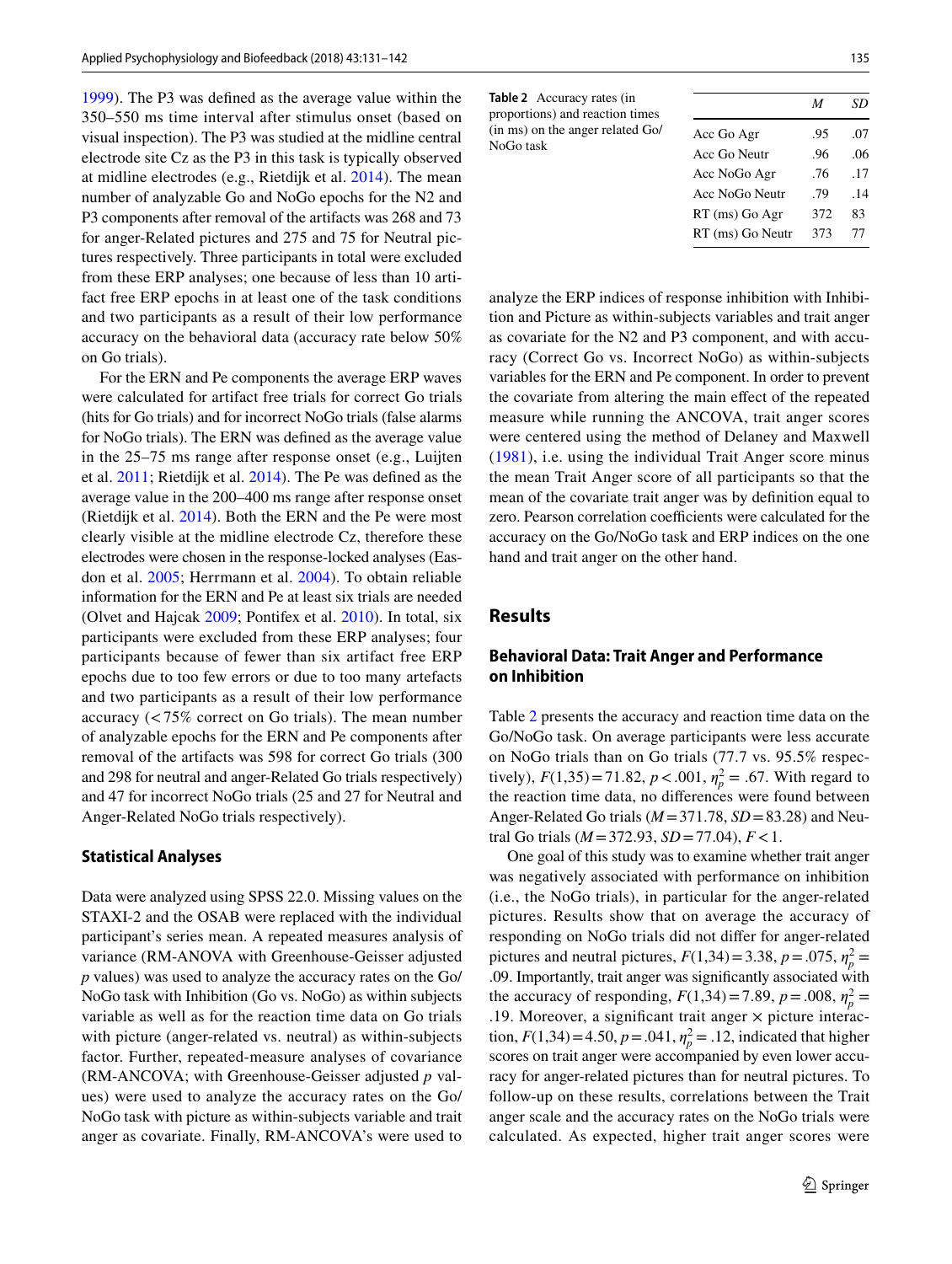<span id="page-5-0"></span>**Fig. 1** Grand-average stimuluslocked wavevorms for neutral and anger-related pictures at Fz and anger-related pictures at Fz<br>for correct Go and NoGo trials  $-6$ 



associated with lower accuracy on both Neutral (*r*=−.36, *p* = .034) and Anger-Related NoGo trials ( $r$  = − .47,  $p = .004$ ). Moreover, accuracy was indeed lower for angerrelated pictures than for neutral pictures.

To examine whether these effects of trait anger were specific for NoGo trials, we additionally explored whether trait anger influenced accuracy of responding on Go trials in a similar fashion. Results revealed that, similar to the accuracy of responding on NoGo trials, accuracy for the Go trials on average did not differ for anger-related pictures and neutral pictures,  $F(1,34) = 3.78$ ,  $p = .060$ ,  $\eta_p^2 = .10$ . More importantly, trait anger was not related to the accuracy of responding on Go trails and neither showed an interaction with Picture content, both *F*s<1.

# **ERP Data: Trait Anger and ERP Indices of Response Inhibition**

Another goal of this study was to investigate whether higher scores on trait anger were accompanied by decreased N2, P3, ERN, and Pe amplitudes and whether this effect was more pronounced for anger-Related pictures.

Figure [1](#page-5-0) depicts the grand-average stimulus locked waveforms for neutral and anger-related pictures at Fz for both correct Go and NoGo trials. Contrary to expectation, the N2 amplitudes on Go and NoGo trials in general did not differ,  $F(1, 33) = 2.61$ ,  $p = .116$ ,  $\eta_p^2 = .07$ , and there was also no significant picture  $\times$  inhibition interaction,  $F < 1$ . We did find a main effect of Picture on the N2 component,  $F(1, 33) = 8.10, p = .008, \eta_p^2 = .20$ , showing a less negative wave on the N2 component for the anger-related pictures

compared to neutral pictures. Importantly, trait anger was not related to the N2 amplitude,  $F < 1$ . As a general inhibition effect on the N2 amplitude was not found, no follow up analyses were conducted regarding the N2 component.

The P3 amplitudes for anger-related and neutral pictures at Cz for correct Go and NoGo trials can be seen in Fig. [2.](#page-6-0) As expected, the P3 amplitudes were generally larger for NoGo trials than for Go trials,  $F(1,33) = 67.46$ ,  $p < .001$ ,  $\eta_p^2 = .67$ . However, the P3 amplitudes did not significantly differ for anger-related trials and neutral trials,  $F(1,33) = 3.17$ ,  $p = .084$ ,  $\eta_p^2 = .09$ . Moreover, the inhibition  $\times$  picture interaction was not significant,  $F(1,33) = 1.00$ ,  $p = .323$ ,  $\eta_p^2 = .03$ . Importantly, trait anger was not related to the P3 component,  $F(1,33) = 3.72$ ,  $p = .062$ ,  $\eta_p^2 = .10$ , and no significant interaction effects of trait anger were found, all *F*s<1. In sum, these results seem to suggest that trait anger is not associated with the inhibition associated P3 amplitude.

The grand-average response-locked waveforms at Cz for correct Go and incorrect NoGo trials are depicted in Fig. [3.](#page-6-1) According to expectation, the ERN was larger for errors than for correct responses,  $F(1,30) = 20.27$ ,  $p < .001$ ,  $\eta_p^2 =$ .40. There was no main effect of trait anger,  $F(1,30) = 2.04$ ,  $p = .164$ ,  $\eta_p^2 = .06$ . In line with our hypothesis, we did find a significant Accuracy x Trait anger interaction,  $F(1,30) = 4.75$ ,  $p = .037$ ,  $\eta_p^2 = .14$ , indicating that higher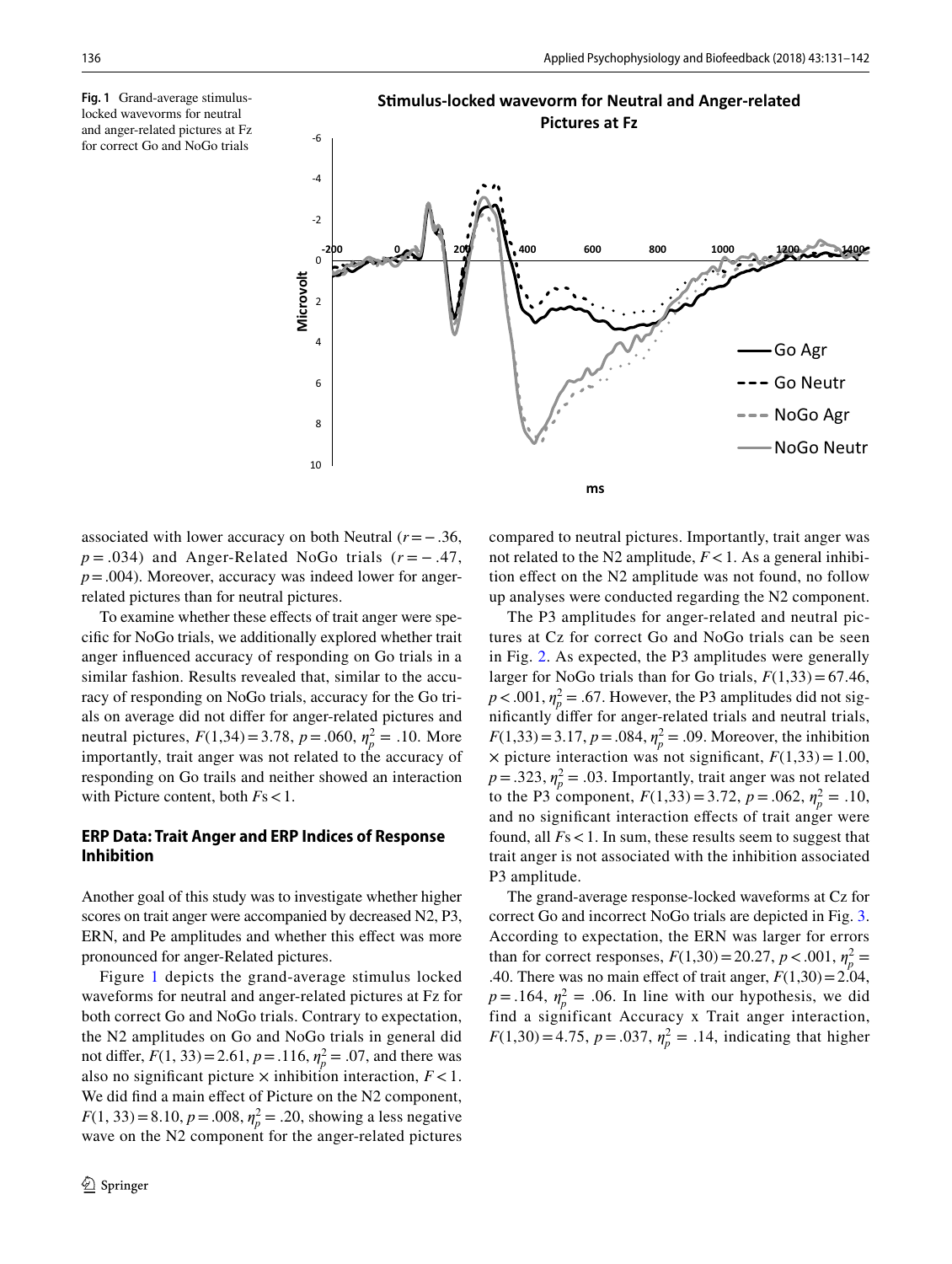<span id="page-6-0"></span>



<span id="page-6-1"></span>**Fig. 3** Grand-average responselocked wavevorms for neutral and anger-related pictures at Cz for correct Go and incorrect NoGo trials



scores on trait anger were associated with reduced ERN amplitudes.<sup>[1](#page-6-2)</sup>

Similar to the ERN, the Pe amplitudes were larger for errors than for correct responses,  $F(1,30) = 22.82$ ,  $p < .001$ ,  $\eta_p^2$  = .43 (see Fig. [3](#page-6-1)). However, no main or interaction effect of trait anger was found for the Pe, both *p*s>.80, indicating that trait anger was not significantly related to the Pe.

### **Discussion**

The main goal of the present study was to investigate whether individual differences in trait anger in violent offenders are associated with individual differences in angerprimed inhibitory control using behavioral and electrophysiological measures of response inhibition. On the behavioral

<span id="page-6-2"></span><sup>&</sup>lt;sup>1</sup> Importantly, peak measures yielded similar results. Moreover, the significant accuracy×trait anger interaction was retained when both Fz and Cz were included in the repeated measures ANOVA.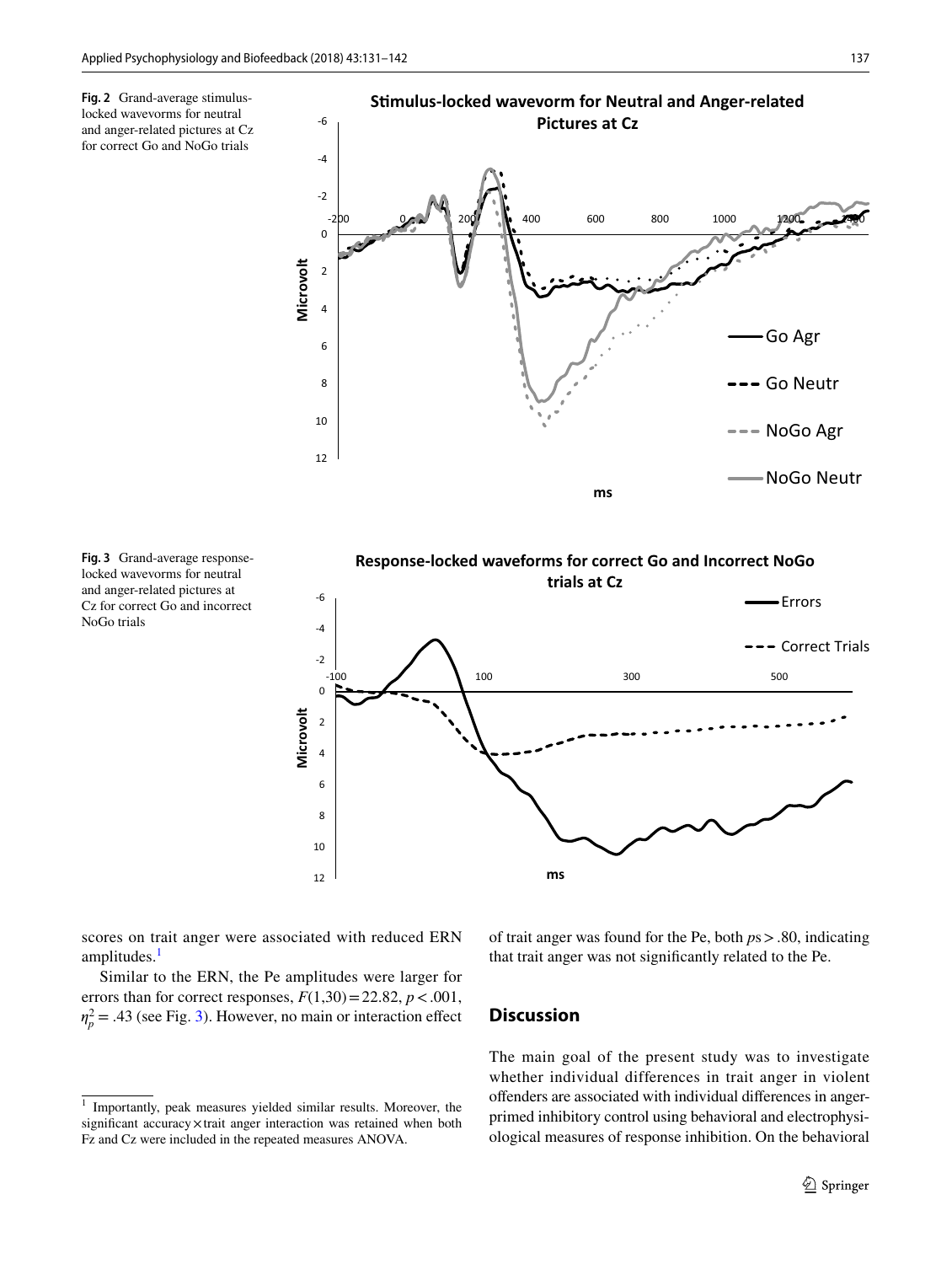level, we expected higher scores on trait anger to be associated with more mistakes on the infrequent NoGo stimuli, in particular for the Anger-Related pictures. Consistent with these predictions, higher scores on trait anger were accompanied by lower accuracy on NoGo trials, and even lower accuracy for Anger-Related pictures. On the neurophysiological level, we expected higher scores on trait anger to be associated with reduced NoGo N2 and P3 amplitudes and with reduced ERN and Pe amplitudes. Contrary to our expectations, analyses of the stimulus locked ERP waves revealed that both the N2 and the P3 components were not related to trait anger. With respect to the response locked ERP waves, we did find a significant inverse relation between trait anger and the ERN amplitudes for incorrect NoGo trials, but not between trait anger and the Pe.

Previous behavioral studies have shown that inhibitory control is related to trait anger and reactive aggression, particularly in hostile contexts (Wilkowski et al. [2010](#page-11-4); Wilkowski and Robinson [2008a;](#page-11-2) Wilkowski [2011\)](#page-11-3). Most of these studies were conducted within healthy subjects high on trait anger and used a flanker task, leaving the question to what extent these results could be generalized to more pathological samples, such as violent offenders, and different measures of cognitive control. The current study shows that also in violent forensic psychiatric patients inhibitory control is inversely related to trait anger. Moreover, we found the same inverse relation among trait anger and anger-primed inhibitory control with a new measure of response inhibition: an affective Go/NoTask. Hence, the current study adds further support to the integrative cognitive model of trait anger and reactive aggression (Wilkowski and Robinson [2008b](#page-11-0), [2010\)](#page-11-1) and converges with theories emphasizing the situation-specificity of self-control (Kerns et al. [2004](#page-10-25)). Finally, results are also in line with other models highlighting the importance of self-control with respect to aggression and violence, such as the I3 theory (Finkel [2007](#page-9-24)) and the General Aggression Model (DeWall et al. [2011](#page-9-25)).

Analyses of the stimulus locked ERP waves revealed that both the N2 and the P3 components were not related to trait anger. Given that individual differences in trait anger in violent offenders are related to deficits in impulse control on a behavioral level, these relations are not easily explained by deficits in neural processes involved in response inhibition. The absence of an inverse relation between trait anger and the N2 and P3 in the current study seems in line with the results of the study of Liu et al. [\(2014](#page-10-11)), who also found no differences on the N2 and P3 components between low and high trait anger healthy participants on NoGo trials in a visual Go/NoGo paradigm, and with results from Munro et al. [\(2007\)](#page-10-26) who found that violent offenders with psychopathy made more errors of commission on NoGo trials, but did not differ from healthy controls regarding the N2 and P3 components. On the contrary, our results are not in line with those of Chen et al. [\(2005](#page-9-26)), who found lower N2 amplitudes in impulsive-violent offenders compared to matched offenders that did not commit offenses of an impulsive-violent nature. These contrasting findings can possibly be ascribed to differences in the difficulty level and nature of the tasks that were used as well as by differences in the subtypes of violent offenders that were included. For instance, although trait anger is associated with the degree of clinical significant anger problems (DiGiuseppe and Tafrate [2010\)](#page-9-4), Davey et al. ([2005\)](#page-9-27) showed that some violent offenders may be characterized by 'over-control' of anger whereas others may be better characterized by under-controlled anger. Furthermore, there are indications that especially impulsive violent offenders low in psychopathy demonstrate reduced NoGo N2 effects whereas violent offenders high in psychopathy do not (Munro et al. [2007;](#page-10-26) but also see; Kiehl et al. [2000](#page-10-27)). Another possible explanation lies in the difference between the numbers of reactive and instrumental aggressors in the various research samples. Whereas reactive aggression is closely related to impulsivity, instrumental aggression is assumed to be more cold-blooded and thus less impulsive (Barratt et al. [1999\)](#page-9-28). As the study by Chen et al. [\(2005](#page-9-26)) in a sample of impulsive violent offenders, is the only one that found reduced N2 effects it seems likely that especially impulsive aggressive behaviors are related to neurophysiological indices of response inhibition. Altogether, we propose that whereas reduced N2 and P3 amplitudes may be present in violent offenders, they are not related to the severity of problematic anger and are perhaps better explained by the degree of impulsive aggressive behaviors exhibited. Future studies that take these subtypes into account should be conducted in order to test this idea. In doing so, these studies might benefit from including affective tasks instead of affectiveneutral tasks as we found different results for anger-primed inhibitory control compared to neutral inhibitory control.

With respect to the response locked ERP waves, we did find a significant inverse relation between trait anger and the ERN amplitudes, but not between trait anger and the Pe. Whereas the ERN is proposed to reflect the automatic stage of error detection or conflict monitoring (Bernstein et al. [1995;](#page-9-16) Yeung et al. [2004](#page-11-5)) or may also reflect attentional control to unexpected events (Van Noordt et al. [2015](#page-10-28)), the Pe appears to reflect the more conscious reflection or awareness of the motivational salience of an error (Overbeek et al. [2005\)](#page-10-17). Accordingly, the current study results suggest that individual differences in trait anger in violent offenders are related to individual differences in deficits in automatic error-processing, but not to deficits in more conscious stages of error-processing. It seems likely that these deficits in automatic error-processing contribute to the continuation of impulsive angry behavior in dipositionally angry people despite its negative consequences. However, it should be noted that the current study design does not allow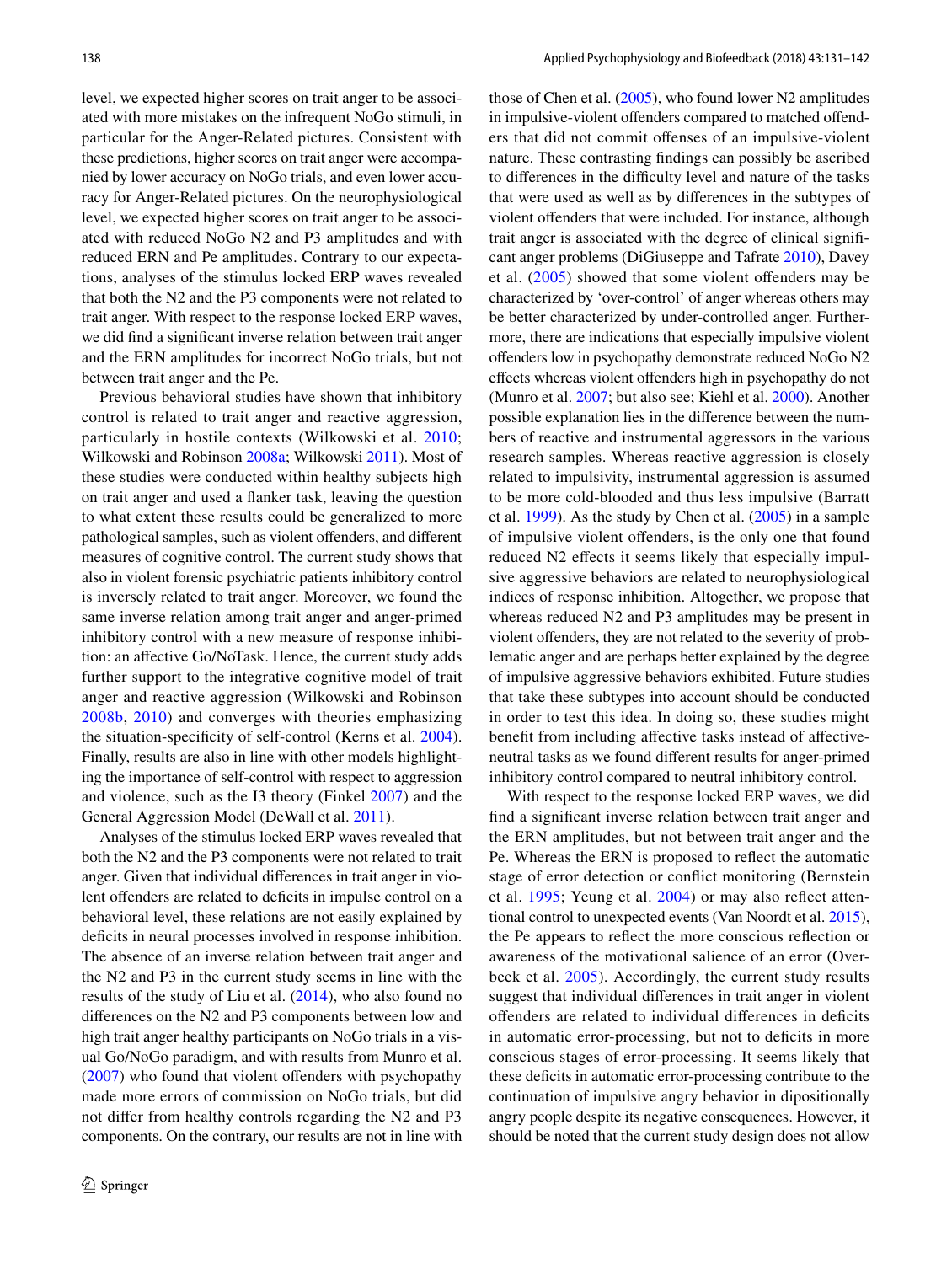drawing conclusions on causality. For example, it might also be that reduced error-processing predisposes individuals to impulsive behaviors, including aggressive behaviors, or that impulsive behaviors lead to less error-processing in the long run. Moreover, the relation between trait anger and reduced error processing may also be explained by an underlying externalizing factor as previous studies have shown impaired error monitoring to be associated with externalizing psychopathology (Hall et al. [2007](#page-9-17); Olvet and Hajcak [2008](#page-10-18)).

An important prerequisite for the current study was that the Go/NoGo task worked as intended given that we used a clinical sample as well as that the neurological indices reflected the proposed underlying processes. With respect to accuracy of responding, task performance was similar to the pattern that is usually obtained in Go/NoGo tasks, i.e. lower accuracy on NoGo trials than on Go trials (71.4 vs. 95.6% respectively). Moreover, both the ERN and the Pe were significantly enhanced on incorrect NoGo trials compared to correct Go trials converging with the view these ERP's reflect error-processing. Interestingly, the P3 was significantly enhanced on NoGo trials compared to Go trials whereas the N2 was not. A possibility may be that the N2 does reflect inhibitory processing, but was not more pronounced on NoGo trials in the current study because we used a clinical violent sample who are proposed to have weakened NoGo N2 amplitudes and intact P3 amplitudes (Davidson [2000\)](#page-9-9). In line with this reasoning the N2 amplitudes were smaller for anger-related pictures than for neutral pictures, which could indicate that our violent offenders recruited less inhibitory control in hostile contexts. Moreover, we did find the general N2 Nogo effect in undergraduate students using the same task (Lievaart et al. [2016](#page-10-10)). In short, we can conclude that the patients in the current study performed the task reasonably well and that the data obtained from this study are reliable.

While our study benefitted from the use of a forensic psychiatric sample and the inclusion of affective cognitive task allowing to examine neutral and anger-primed inhibitory control, the present study has some limitations that are important to address. One obvious limitation is the absence of a control group. However, our main focus was to investigate whether individual differences in impulse control are associated with individual differences in trait anger. Second, one could question the use of self-report data in forensic samples as forensic patients are sometimes inclined to minimize their experience of anger and aggression (McEwan et al. [2009](#page-10-29)). However, even if this would be the case in the current study this would most likely lead to an underestimation of the actual effects and therefore have little impact on our main conclusions. Another limitation of the study is that we did not measure current medication use in the research sample. Medication might have influenced the results of the present study. An additional limitation of the study was that we only used angry and neutral stimuli. This does not allow to see whether the present results are specific or could possibly be attributable to emotional stimuli in general. In addition, we used a fixed order of picture presentation (always neutral first to avoid carry-over effects). However, the fixed order could have resulted in unwanted order-effects. Finally, our sample was relatively small.

In conclusion, the results of the current study showed that individual differences in trait anger in forensic psychiatric patients can be related to individual differences in impulse control on a behavioral level and reduced automatic error-detection on a neurophysiological level. However, the hypothesis that higher trait anger is associated with lower N2 and P3 amplitudes could not be confirmed. These results suggest that high trait anger forensic patients have difficulties with inhibitory control and error detection, which could explain the initiation and continuation of angry impulsive behavior despite its negative consequences.

The current study is of a relatively fundamental nature and therefore may not have immediate clinical relevance. Although it may take some time for these fundamental findings to be translated into clinical practice, this study does, however, inform indirectly about practical implications next to providing important theoretical implications. For instance, EEG might prove useful as a diagnostic tool in the treatment of dysfunctional anger in the near future. Although more information is needed on the predictive validity, the ERN and the Pe show excellent psychometric properties and can be measured using relatively few trials (Hofmann et al. [2012](#page-9-29); Olvet and Hajcak [2009](#page-10-23); Rietdijk et al. [2014](#page-10-21)). As such, they may inform about individuals at risk for relapsing into negative behavior despite their negative consequences and may be used to predict efficacy of and dropout from anger management therapies. Previous studies, for instance, have shown that cognitive control deficits may indicate fewer capacities to recognize problematic behavior, reduced motivation for treatment as well as dropout from therapy in substance abusers (Ersche and Sahakian [2007;](#page-9-30) Severtson et al. [2010\)](#page-10-30). Finally, direct training of brain regions related to cognitive control and error processing, such as the anterior cingulate cortex, inferior frontal gyrus and dorsolateral prefrontal cortex, via neurofeedback techniques, deep brain stimulation or via repetitive transmagnetic stimulation can inform about the causal relation between neurocognitive processes and trait anger and may be used for treatment in order to reduce anger. Recent studies have also shown that cognitive bias modification paradigms targeting cognitive control, may be effective in reducing anger or aggression (Wilkowski et al. [2015\)](#page-11-6).

**Acknowledgements** We would like to thank Mike de Clercq, Els Bour-Gonjon, Jan de Varé for their support with data collection.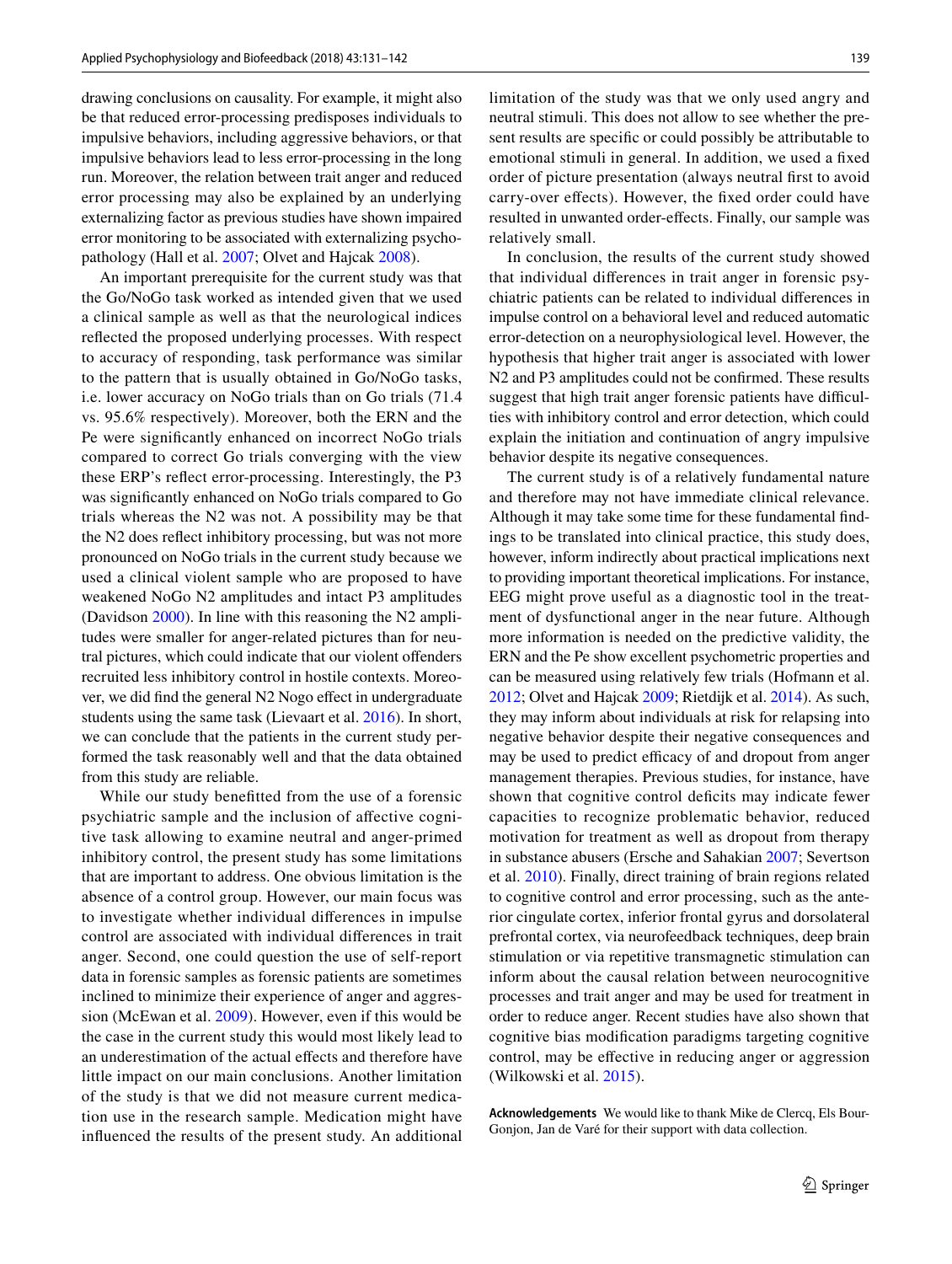#### **Compliance with Ethical Standards**

**Conflict of interest** The authors declare that they have no conflict of interest.

**Open Access** This article is distributed under the terms of the Creative Commons Attribution 4.0 International License [\(http://creativeco](http://creativecommons.org/licenses/by/4.0/) [mmons.org/licenses/by/4.0/](http://creativecommons.org/licenses/by/4.0/)), which permits unrestricted use, distribution, and reproduction in any medium, provided you give appropriate credit to the original author(s) and the source, provide a link to the Creative Commons license, and indicate if changes were made.

# **References**

- <span id="page-9-3"></span>Averill, J. (1983). Studies on anger and aggression: Implications for theories of emotion. *American Psychologist, 38*(11), 1145–1160. <https://doi.org/10.1037/0003-066X.38.11.1145>.
- <span id="page-9-6"></span>Barbour, K. A., Eckhardt, C. I., Davison, G. C., & Kassinove, H. (1998). The experience and expression of anger in maritally violent and maritally discordant-nonviolent men. *Behavior Therapy, 29*(2), 173–191. [https://doi.org/10.1016/S0005-7894\(98\)80001-4](https://doi.org/10.1016/S0005-7894(98)80001-4).
- <span id="page-9-7"></span>Baron, K. G., Smith, T. W., Butner, J., Nealey-Moore, J., Hawkins, M. W., & Uchino, B. N. (2006). Hostility, anger, and marital adjustment: Concurrent and prospective associations with psychosocial vulnerability. *Journal of Behavioral Medicine, 30*(1), 1–10. [https](https://doi.org/10.1007/s10865-006-9086-z) [://doi.org/10.1007/s10865-006-9086-z.](https://doi.org/10.1007/s10865-006-9086-z)
- <span id="page-9-28"></span>Barratt, E. S., Stanford, M. S., Dowdy, L., Liebman, M. J., & Kent, T. A. (1999). Impulsive and premeditated aggression: A factor analysis of self-reported acts. *Psychiatry Research, 86*(2), 163–173. [https://doi.org/10.1016/S0165-1781\(99\)00024-4](https://doi.org/10.1016/S0165-1781(99)00024-4).
- <span id="page-9-16"></span>Bernstein, P. S., Scheffers, M. K., & Coles, M. G. H. (1995). "Where did I go wrong?" A psychophysiological analysis of error detection. *Journal of Experimental Psychology: Human Perception and Performance, 21*(6), 1312–1322. [https://doi.](https://doi.org/10.1037/0096-1523.21.6.1312) [org/10.1037/0096-1523.21.6.1312.](https://doi.org/10.1037/0096-1523.21.6.1312)
- <span id="page-9-5"></span>Bettencourt, B. A., Talley, A., Benjamin, A. J., & Valentine, J. (2006). Personality and aggressive behavior under provoking and neutral conditions: A meta-analytic review. *Psychological Bulletin, 132*(5), 751–777.<https://doi.org/10.1037/0033-2909.132.5.751>.
- <span id="page-9-11"></span>Blair, R. (2012). Considering anger from a cognitive neuroscience perspective. *Wiley Interdisciplinary Reviews: Cognitive Science, 3*(1), 65–74. [https://doi.org/10.1002/wcs.154.](https://doi.org/10.1002/wcs.154)
- <span id="page-9-15"></span>Botvinick, M. M., Braver, T. S., Barch, D. M., Carter, C. S., & Cohen, J. D. (2001). Conflict monitoring and cognitive control. *Psychological Review, 108*(3), 624–652. [https://doi.](https://doi.org/10.1037/0033-295X.108.3.624) [org/10.1037/0033-295X.108.3.624.](https://doi.org/10.1037/0033-295X.108.3.624)
- <span id="page-9-0"></span>Carver, C. S., & Harmon-Jones, E. (2009). Anger is an approachrelated affect: Evidence and implications. *Psychological Bulletin, 135*(2), 183–204.<https://doi.org/10.1037/a0013965>.
- <span id="page-9-26"></span>Chen, C.-Y., Tien, Y.-M., Juan, C.-H., Tzeng, O. J. L., & Hung, D. L. (2005). Neural correlates of impulsive-violent behavior: An eventrelated potential study. *Neuroreport, 16*(11), 1213–1216. [https://](https://doi.org/10.1097/00001756-200508010-00016) [doi.org/10.1097/00001756-200508010-00016](https://doi.org/10.1097/00001756-200508010-00016).
- <span id="page-9-27"></span>Davey, L., Day, A., & Howells, K. (2005). Anger, over-control and serious violent offending. *Aggression and Violent Behavior, 10*(5), 624–635.<https://doi.org/10.1016/j.avb.2004.12.002>.
- <span id="page-9-9"></span>Davidson, R. J. (2000). Dysfunction in the neural circuitry of emotion regulation: A possible prelude to violence. *Science, 289*(5479), 591–594.<https://doi.org/10.1126/science.289.5479.591>.
- <span id="page-9-23"></span>Delaney, H. D., & Maxwell, S. E. (1981). On using analysis of covariance in repeated measures designs. *Multivariate Behavioral*

*Research, 16*(1), 105–123. [https://doi.org/10.1207/s15327906m](https://doi.org/10.1207/s15327906mbr1601_6) [br1601\\_6](https://doi.org/10.1207/s15327906mbr1601_6).

- <span id="page-9-10"></span>Denson, T. F. (2015). Four promising psychological interventions for reducing reactive aggression. *Current Opinion in Behavioral Sciences, 3*, 136–141. [https://doi.org/10.1016/j.cobeha.2015.04.003.](https://doi.org/10.1016/j.cobeha.2015.04.003)
- <span id="page-9-8"></span>Denson, T. F., Pedersen, W. C., Ronquillo, J., & Nandy, A. S. (2009). The angry brain: Neural correlates of anger, angry rumination, and aggressive personality. *Journal of Cognitive Neuroscience, 21*(4), 734–744.<https://doi.org/10.1162/jocn.2009.21051>.
- <span id="page-9-25"></span>DeWall, C. N., Anderson, C. A., & Bushman, B. J. (2011). The general aggression model: Theoretical extensions to violence. *Psychology of Violence, 1*(3), 245–258. [https://doi.org/10.1037/a0023842.](https://doi.org/10.1037/a0023842)
- <span id="page-9-4"></span>DiGiuseppe, R., & Tafrate, R. (2010). *Understanding anger disorders*. New York: Oxford University Press.
- <span id="page-9-21"></span>Easdon, C., Izenberg, A., Armilio, M. L., Yu, H., & Alain, C. (2005). Alcohol consumption impairs stimulus- and error-related processing during a Go/No-Go Task. *Brain Research: Cognitive Brain Research, 25*(3), 873–883. [https://doi.org/10.1016/j.cogbrainre](https://doi.org/10.1016/j.cogbrainres.2005.09.009) [s.2005.09.009.](https://doi.org/10.1016/j.cogbrainres.2005.09.009)
- <span id="page-9-30"></span>Ersche, K. D., & Sahakian, B. J. (2007). The neuropsychology of amphetamine and opiate dependence: Implications for treatment. *Neuropsychology Review, 17*(3), 317–336. [https://doi.](https://doi.org/10.1007/s11065-007-9033-y) [org/10.1007/s11065-007-9033-y](https://doi.org/10.1007/s11065-007-9033-y).
- <span id="page-9-13"></span>Falkenstein, M., Hoormann, J., & Hohnsbein, J. (1999). ERP components in Go/Nogo tasks and their relation to inhibition. *Acta Psychologica, 101*(2–3), 267–291. [https://doi.org/10.1016/S0001](https://doi.org/10.1016/S0001-6918(99)00008-6) [-6918\(99\)00008-6](https://doi.org/10.1016/S0001-6918(99)00008-6).
- <span id="page-9-1"></span>Fernandez, E. (2013). Anger dysfunction and its treatment. In E. Fernandez (Ed.), *Treatments for anger in specific populations: Theory, application, and outcome* (pp. 1–14). New York: Oxford University Press.
- <span id="page-9-24"></span>Finkel, E. J. (2007). Impelling and inhibiting forces in the perpetration of intimate partner violence. *Review of General Psychology, 11*(2), 193–207. [https://doi.org/10.1037/1089-2680.11.2.193.](https://doi.org/10.1037/1089-2680.11.2.193)
- <span id="page-9-2"></span>Fischer, A. H., & Roseman, I. J. (2007). Beat them or ban them: The characteristics and social functions of anger and contempt. *Journal of Personality and Social Psychology, 93*(1), 103–115. [https](https://doi.org/10.1037/0022-3514.93.1.103) [://doi.org/10.1037/0022-3514.93.1.103](https://doi.org/10.1037/0022-3514.93.1.103).
- <span id="page-9-14"></span>Fox, A., Michie, P., Wynne, C., & Maybery, M. (2000). ERP correlates of response inhibition to elemental and configural stimuli in a negative patterning task. *Clinical Neurophysiology, 111*, 1045–1053.
- <span id="page-9-20"></span>Gratton, G., Coles, M., & Donchin, E. (1983). A new method for off-line removal of ocular artifact. *A New Method for off-Line Removal of Ocular Artifact, 55*, 468–848.
- <span id="page-9-17"></span>Hall, J., Bernat, E., & Patrick, C. (2007). Externalizing psychopathology and the error-related negativity. *Psychological Science, 18*(4), 326–333. [https://doi.org/10.1111/j.1467-9280.2007.01899.x.](https://doi.org/10.1111/j.1467-9280.2007.01899.x)
- <span id="page-9-22"></span>Herrmann, M. J., Römmler, J., Ehlis, A.-C., Heidrich, A., & Fallgatter, A. J. (2004). Source localization (LORETA) of the error-relatednegativity (ERN/Ne) and positivity (Pe). *Brain Research. Cognitive Brain Research, 20*(2), 294–299. [https://doi.org/10.1016/j.](https://doi.org/10.1016/j.cogbrainres.2004.02.013) [cogbrainres.2004.02.013](https://doi.org/10.1016/j.cogbrainres.2004.02.013).
- <span id="page-9-29"></span>Hofmann, W., Schmeichel, B. J., & Baddeley, A. D. (2012). Executive functions and selfregulation. *Trends in Cognitive Sciences, 16*(3), 174–180.<https://doi.org/10.1016/j.tics.2012.01.006>.
- <span id="page-9-19"></span>Hornsveld, R. H. J., Nijman, H. L. I., Hollin, C. R., & Kraaimaat, F. W. (2007). Development of the observation scale for aggressive behavior (OSAB) for Dutch forensic psychiatric inpatients with an antisocial personality disorder. *International Journal of Law and Psychiatry, 30*(6), 480–491. [https://doi.org/10.1016/j.](https://doi.org/10.1016/j.ijlp.2007.09.009) [ijlp.2007.09.009.](https://doi.org/10.1016/j.ijlp.2007.09.009)
- <span id="page-9-18"></span>Hovens, J. E., Lievaart, M., & Rodenburg, J. J. (2014). *STAXI-2: Vragenlijst over boosheid*. Amsterdam: Hogrefe.
- <span id="page-9-12"></span>Jaworska, N., Berrigan, L., Fisher, D., Ahmed, A. G., Gray, J., Bradford, J., … Knott, V. (2012). A pilot study of electrocortical activity in dysfunctional anger: Decreased frontocortical activation,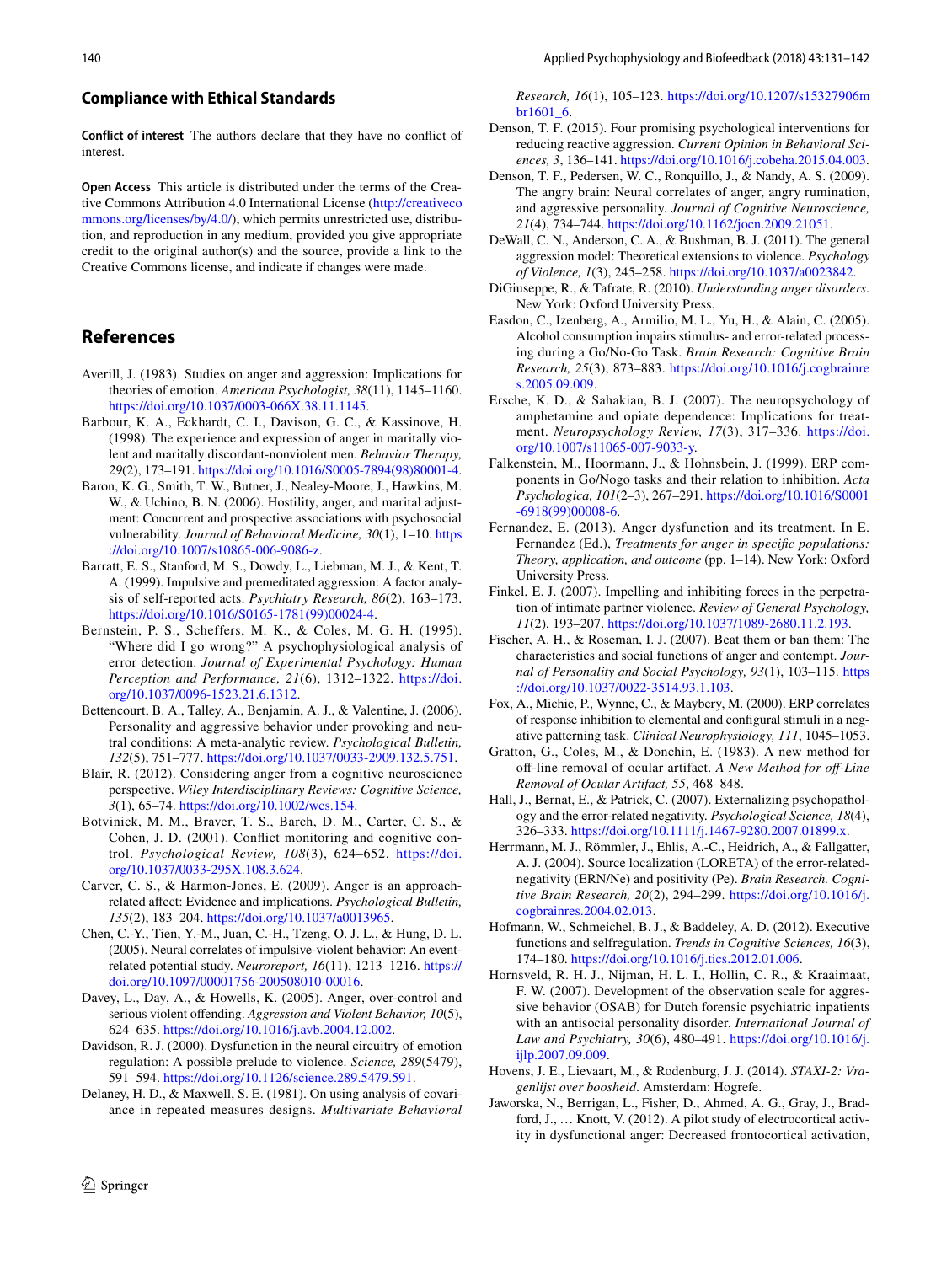impaired attention control, and diminished behavioral inhibition. *Aggressive Behavior, 38*(6), 469–480. [https://doi.org/10.1002/](https://doi.org/10.1002/ab.21449) [ab.21449.](https://doi.org/10.1002/ab.21449)

- <span id="page-10-1"></span>Kassinove, H., Sukhodolsky, D. G., Tsytsarev, S. V., & Solovyova, S. (1997). Self-reported anger episodes in Russia and America. *Journal of Social Behavior & Personality, 12*, 301–324.
- <span id="page-10-25"></span>Kerns, J. G., Cohen, J. D., MacDonald, A. W., Cho, R. Y., Stenger, V. A., & Carter, C. S. (2004). Anterior cingulate conflict monitoring and adjustments in control. *Science (New York, N.Y.), 303*(5660), 1023–1026. [https://doi.org/10.1126/science.1089910.](https://doi.org/10.1126/science.1089910)
- <span id="page-10-27"></span>Kiehl, K., Smith, A. M., Hare, R. D., & Liddle, P. F. (2000). An eventrelated potential investigation of response inhibition in schizophrenia and psychopathy. *Biological Psychiatry, 48*(3), 210–221. [https://doi.org/10.1016/S0006-3223\(00\)00834-9](https://doi.org/10.1016/S0006-3223(00)00834-9).
- <span id="page-10-13"></span>Kok, A., Ramautar, J. R., De Ruiter, M. B., Band, G. P. H., & Ridderinkhof, K. R. (2004). ERP components associated with successful and unsuccessful stopping in a stop-signal task. *Psychophysiology, 41*(1), 9–20. [https://doi.org/10.104](https://doi.org/10.1046/j.1469-8986.2003.00127.x) [6/j.1469-8986.2003.00127.x.](https://doi.org/10.1046/j.1469-8986.2003.00127.x)
- <span id="page-10-8"></span>Krämer, U. M., Büttner, S., Roth, G., & Münte, T. F. (2008). Trait aggressiveness modulates neurophysiological correlates of laboratory-induced reactive aggression in humans. *Journal of Cognitive Neuroscience, 20*(8), 1464–1477. [https://doi.org/10.1162/](https://doi.org/10.1162/jocn.2008.20103) [jocn.2008.20103.](https://doi.org/10.1162/jocn.2008.20103)
- <span id="page-10-20"></span>Lang, P. J., Bradley, M. M., & Cuthbert, B. N. (2008). International affective picture system (IAPS): Affective ratings of pictures and instruction manual. Technical Report A-8. Gainesville, FL: University of Florida.
- <span id="page-10-10"></span>Lieberman, M. D. (2007). Social cognitive neuroscience: A review of core processes. *Annual Review of Psychology, 58*, 259–289. [https](https://doi.org/10.1146/annurev.psych.58.110405.085654) [://doi.org/10.1146/annurev.psych.58.110405.085654.](https://doi.org/10.1146/annurev.psych.58.110405.085654)
- Lievaart, D. M., van der Veen, F. M., Huijding, J., Naeije, L., Hovens, J. E., & Franken, I. H. A. (2016). Trait anger in relation to neural and behavioral correlates of response inhibition and error-processing. *International Journal of Psychophysiology, 99*, 40–47. [https://doi.](https://doi.org/10.1016/j.ijpsycho.2015.12.001) [org/10.1016/j.ijpsycho.2015.12.001](https://doi.org/10.1016/j.ijpsycho.2015.12.001).
- <span id="page-10-11"></span>Liu, Y., Zhan, X., Li, W., Han, H., Wang, H., Hou, J., … Wang, Y. (2014). The trait anger affects conflict inhibition: A Go/Nogo ERP study. *Frontiers in Human Neuroscience, 8*, 1076. [https://](https://doi.org/10.3389/fnhum.2014.01076) [doi.org/10.3389/fnhum.2014.01076.](https://doi.org/10.3389/fnhum.2014.01076)
- <span id="page-10-19"></span>Luijten, M., Littel, M., & Franken, I. H. A. (2011). Deficits in inhibitory control in smokers during a Go/NoGo task: An investigation using event-related brain potentials. *PLoS ONE, 6*(4), e18898. [https://doi.org/10.1371/journal.pone.0018898.](https://doi.org/10.1371/journal.pone.0018898)
- <span id="page-10-16"></span>Luijten, M., Machielsen, M. W. J., Veltman, D. J., Hester, R., de Haan, L., & Franken, I. H. A. (2014). Systematic review of ERP and fMRI studies investigating inhibitory control and error processing in people with substance dependence and behavioural addictions. *Journal of Psychiatry & Neuroscience, 39*(3), 149–169. [https://](https://doi.org/10.1503/jpn.130052) [doi.org/10.1503/jpn.130052](https://doi.org/10.1503/jpn.130052).
- <span id="page-10-22"></span>Luijten, M., van Meel, C. S., & Franken, I. H. A. (2011). Diminished error processing in smokers during smoking cue exposure. *Pharmacology, Biochemistry, and Behavior, 97*(3), 514–520. [https://](https://doi.org/10.1016/j.pbb.2010.10.012) [doi.org/10.1016/j.pbb.2010.10.012.](https://doi.org/10.1016/j.pbb.2010.10.012)
- <span id="page-10-5"></span>McDermut, W., Fuller, J. R., DiGiuseppe, R., Chelminski, I., & Zimmerman, M. (2009). Trait anger and axis I disorders: Implications for REBT. *Journal of Rational-Emotive & Cognitive-Behavior Therapy, 27*(2), 121–135. [https://doi.org/10.1007/s1094](https://doi.org/10.1007/s10942-009-0092-2) [2-009-0092-2](https://doi.org/10.1007/s10942-009-0092-2).
- <span id="page-10-29"></span>McEwan, T. E., Davis, M. R., MacKenzie, R., & Mullen, P. E. (2009). The effects of social desirability response bias on STAXI-2 profiles in a clinical forensic sample. *The British Journal of Clinical Psychology/the British Psychological Society, 48*(4), 431–436. [https://doi.org/10.1348/014466509X454886.](https://doi.org/10.1348/014466509X454886)
- <span id="page-10-26"></span>Munro, G. E. S., Dywan, J., Harris, G. T., McKee, S., Unsal, A., & Segalowitz, S. J. (2007). Response inhibition in psychopathy: The

frontal N2 and P3. *Neuroscience Letters, 418*(2), 149–153. [https](https://doi.org/10.1016/j.neulet.2007.03.017) [://doi.org/10.1016/j.neulet.2007.03.017](https://doi.org/10.1016/j.neulet.2007.03.017).

- <span id="page-10-12"></span>Nieuwenhuis, S., Yeung, N., van den Wildenberg, W., & Ridderinkhof, K. R. (2003). Electrophysiological correlates of anterior cingulate function in a go/no-go task: Effects of response conflict and trial type frequency. *Cognitive, Affective, & Behavioral Neuroscience, 3*(1), 17–26. [https://doi.org/10.3758/CABN.3.1.17.](https://doi.org/10.3758/CABN.3.1.17)
- <span id="page-10-2"></span>Novaco, R. (2011). Anger dysregulation: Driver of violent offending. *Journal of Forensic Psychiatry & Psychology, 22*(5), 650–668. [https://doi.org/10.1080/14789949.2011.617536.](https://doi.org/10.1080/14789949.2011.617536)
- <span id="page-10-18"></span>Olvet, D. M., & Hajcak, G. (2008). The error-related negativity (ERN) and psychopathology: Toward an endophenotype. *Clinical Psychology Review, 28*(8), 1343–1354. [https://doi.](https://doi.org/10.1016/j.cpr.2008.07.003) [org/10.1016/j.cpr.2008.07.003.](https://doi.org/10.1016/j.cpr.2008.07.003)
- <span id="page-10-23"></span>Olvet, D. M., & Hajcak, G. (2009). The stability of error-related brain activity with increasing trials. *Psychophysiology, 46*(5), 957–961. [https://doi.org/10.1111/j.1469-8986.2009.00848.x.](https://doi.org/10.1111/j.1469-8986.2009.00848.x)
- <span id="page-10-17"></span>Overbeek, T. J. M., Nieuwenhuis, S., & Ridderinkhof, K. R. (2005). Dissociable components of error processing. *Journal of Psychophysiology, 19*(4), 319–329. [https://doi.](https://doi.org/10.1027/0269-8803.19.4.319) [org/10.1027/0269-8803.19.4.319](https://doi.org/10.1027/0269-8803.19.4.319).
- <span id="page-10-24"></span>Pontifex, M. B., Scudder, M. R., Brown, M. L., O'Leary, K. C., Wu, C.-T., Themanson, J. R., & Hillman, C. H. (2010). On the number of trials necessary for stabilization of error-related brain activity across the life span. *Psychophysiology, 47*, 767–773. <https://doi.org/10.1111/j.1469-8986.2010.00974.x>.
- <span id="page-10-15"></span>Ridderinkhof, K. R., Ullsperger, M., Crone, E. A., & Nieuwenhuis, S. (2004). The role of the medial frontal cortex in cognitive control. *Science (New York, N.Y.), 306*(5695), 443–447. [https](https://doi.org/10.1126/science.1100301) [://doi.org/10.1126/science.1100301](https://doi.org/10.1126/science.1100301).
- <span id="page-10-21"></span>Rietdijk, W. J. R., Franken, I. H. A., & Thurik, A. R. (2014). Internal consistency of event-related potentials associated with cognitive control: N2/P3 and ERN/Pe. *PLoS ONE, 9*(7), e102672. [https://](https://doi.org/10.1371/journal.pone.0102672) [doi.org/10.1371/journal.pone.0102672](https://doi.org/10.1371/journal.pone.0102672).
- <span id="page-10-30"></span>Severtson, S. G., von Thomsen, S., Hedden, S. L., & Latimer, W. (2010). The association between executive functioning and motivation to enter treatment among regular users of heroin and/or cocaine in Baltimore, MD. *Addictive Behaviors, 35*(7), 717–720.<https://doi.org/10.1016/j.addbeh.2010.02.012>.
- <span id="page-10-9"></span>Siever, L. J. (2008). Neurobiology of aggression and violence. *American Journal of Psychiatry, 165*(4), 429–442. [https://doi.](https://doi.org/10.1176/appi.ajp.2008.07111774) [org/10.1176/appi.ajp.2008.07111774.](https://doi.org/10.1176/appi.ajp.2008.07111774)
- <span id="page-10-3"></span>Spielberger, C. D. (1999). *The State-Trait Anger Expression Inventory-2 (STAXI-2): Professional manual*. Odessa, FL: Psychological Assessment Resources, Inc.
- <span id="page-10-6"></span>Stearns, C. Z., & Stearns, P. N. (1989). *Anger: The struggle for emotional control in America's history*. Chicago, IL: University of Chicago Press.
- <span id="page-10-4"></span>Tafrate, R. C., Kassinove, H., & Dundin, L. (2002). Anger episodes in high- and low-trait-anger community adults. *Journal of Clinical Psychology, 58*(12), 1573–1590. [https://doi.org/10.1002/](https://doi.org/10.1002/jclp.10076) [jclp.10076.](https://doi.org/10.1002/jclp.10076)
- <span id="page-10-7"></span>Tice, D. M., & Baumeister, R. F. (1993). Controlling anger: Selfinduced emotion change. In D. M. Wegner & J. W. Pennebaker (Eds.), *Handbook of mental control* (pp. 393–409). Englewood Cliffs, NJ: Prentice Hall.
- <span id="page-10-0"></span>Van Doorn, J., Zeelenberg, M., & Breugelmans, S. M. (2014). Anger and prosocial behavior. *Emotion Review, 6*(3), 261–268. [https://](https://doi.org/10.1177/1754073914523794) [doi.org/10.1177/1754073914523794.](https://doi.org/10.1177/1754073914523794)
- <span id="page-10-28"></span>Van Noordt, S. J., Desjardins, J. A., & Segalowitz, S. J. (2015). Watch out! Medial frontal cortex is activated by cues signaling potential changes in response demands. *NeuroImage, 114*, 356–370. [https](https://doi.org/10.1016/j.neuroimage.2015.04.021) [://doi.org/10.1016/j.neuroimage.2015.04.021.](https://doi.org/10.1016/j.neuroimage.2015.04.021)
- <span id="page-10-14"></span>Verleger, R., Paehge, T., Kolev, V., Yordanova, J., & Jaśkowski, P. (2006). On the relation of movement-related potentials to the